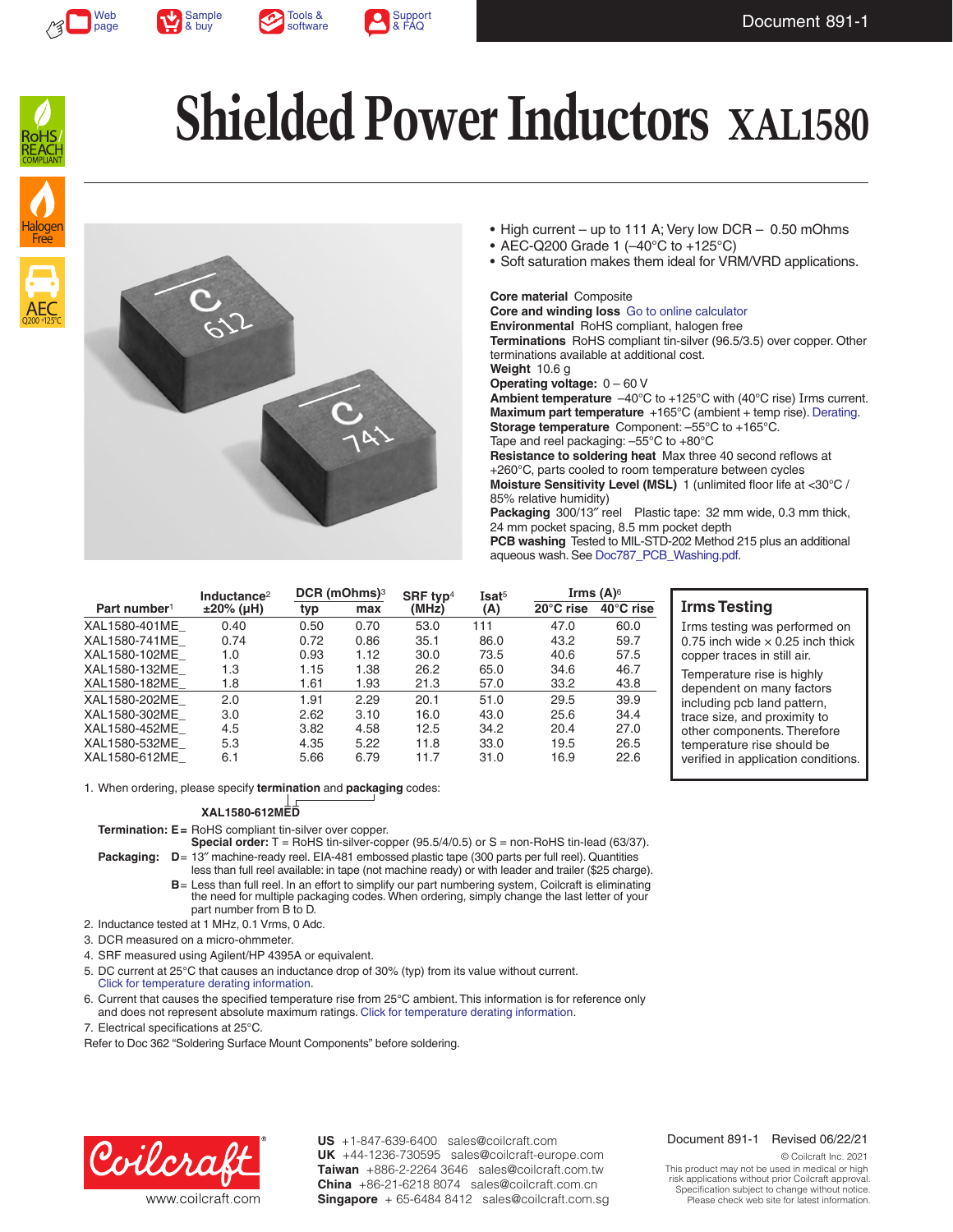



### **Shielded Power Inductors – XAL1580**



0

1.0 0.5

0 5 10 15 20 25 30 35 40 45 50 55 60 65 70

**Current (A)**

**US** +1-847-639-6400 sales@coilcraft.com +44-1236-730595 sales@coilcraft-europe.com **UK** +886-2-2264 3646 sales@coilcraft.com.tw **Taiwan** +86-21-6218 8074 sales@coilcraft.com.cn **China** Singapore + 65-6484 8412 sales@coilcraft.com.sg

#### Document 891-2 Revised 06/22/21

**Current (A)**

0 5 10 15 20 25 30 35 40

© Coilcraft Inc. 2021 This product may not be used in medical or high risk applications without prior Coilcraft approval. Specification subject to change without notice. Please check web site for latest information.